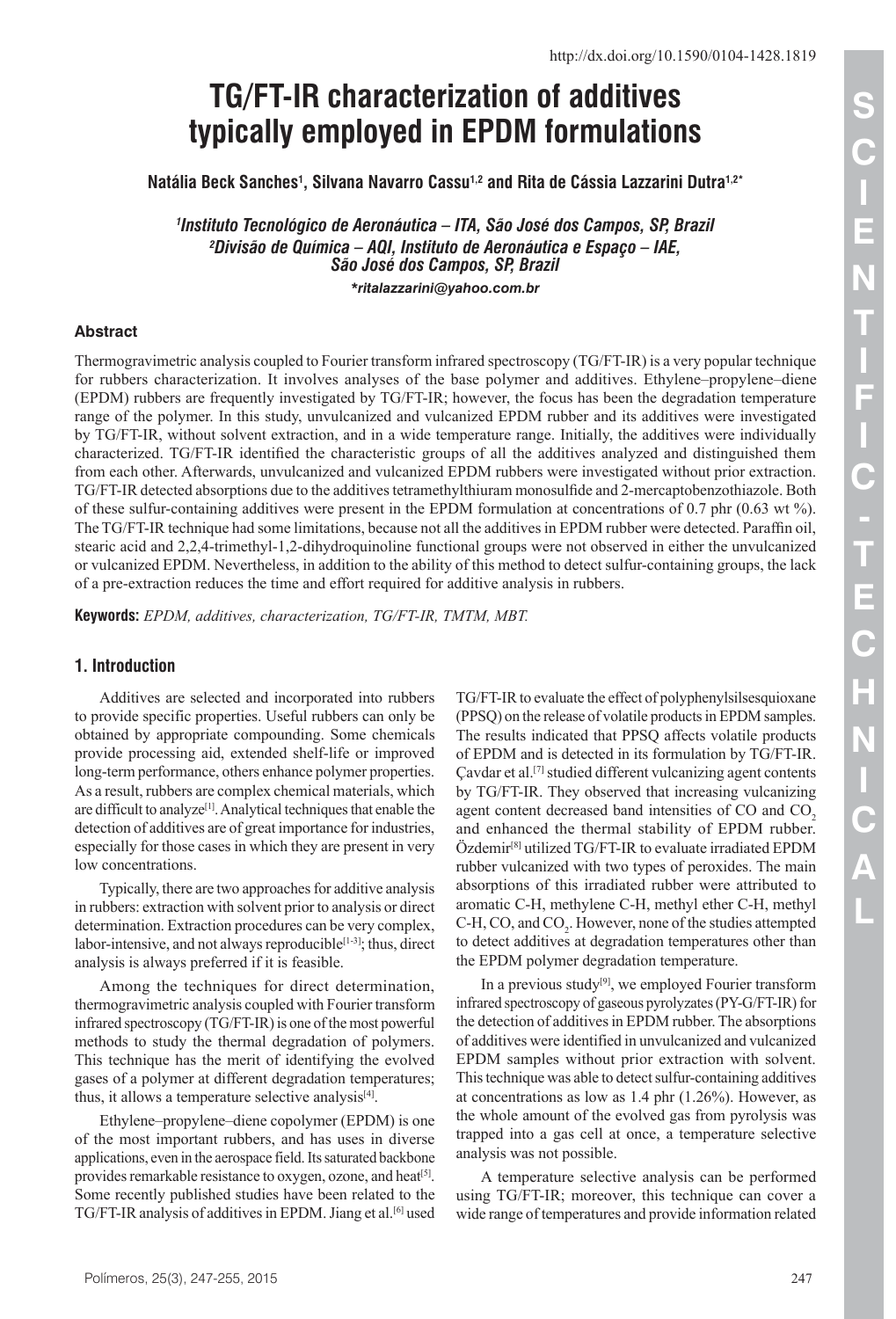to evolving products. Hence, this study is aimed at the detection of additives in EPDM rubber using TG/FT-IR without solvent extraction. Initially, each additive was individually characterized to identify its characteristic absorptions. Subsequently, unvulcanized and vulcanized EPDM samples were evaluated using raw EPDM rubber as a reference sample. The absorptions related to additives were identified by comparing the TG/FT-IR spectra of additives and EPDM samples.

## **2. Materials and Methods**

#### *2.1 Materials*

Paraffin oil, stearic acid, 2,2,4-trimethyl-1,2-dihydroquinoline (TMQ), tetramethylthiuram monosulfide (TMTM), and 2-mercaptobenzothiazole (MBT) were provided by Zanaflex Borrachas Ltda, Brazil, and analyzed individually as received.

As a reference sample, commercial grade EPDM Keltan 21 containing the diene ENB (ethylidene norbornene) was purchased from DSM Elastômeros do Brasil Ltda, Brazil, and used as received.

Unvulcanized and vulcanized (terminology in accordance with the ASTM D1566-11<sup>[10]</sup>) samples were prepared using EPDM Keltan 21 and rubber-grade chemicals according to the composition listed in Table 1.

The molecular structures of the analyzed compounds prior to degradation are shown in Figure 1. MBT is represented by two different structures because this additive can be present in two tautomeric forms (Figures 1v and 1vi)<sup>[11-13]</sup>. Contini et al.<sup>[12]</sup> stated that MBT exists in the vapor phase only in its tautomeric thione (benzothiazoline-2-thione) form, which contains a C=S bond and a hydrogen bonded to the nitrogen, rather than the thiol form, which contains an endocyclic C=N bond and a hydrogen bonded to sulfur. According to Wu et al.<sup>[13]</sup> and Mohamed et al.<sup>[14]</sup>, thione is the dominant form in the solid state. For a better understanding of the structural differences, the thione form of the MBT molecule is shown in Figure 1.

#### *2.2 TG/FT-IR analysis*

TG/FT-IR analyses were performed using a PerkinElmer Pyris 1 TGA coupled with a PerkinElmer Spectrum One FT-IR. The transfer line and FT-IR gas cell were maintained at 210 and 230 °C, respectively. The spectra were collected at resolution of 8 cm−1 with a co-add of 8 scans per spectrum, resulting in one spectrum collected every 22 s. Each sample (ca. 20 mg) was heated from room temperature to 900 °C under a nitrogen atmosphere.

Heating rate and gas flow are the experimental parameters that have the greatest effect on the results of a TG/FT-IR experiment<sup>[15]</sup>. Based on previous studies and recommendations of the manufacturer of the equipment, tests were performed to determine the optimal settings. Moreover, Gram–Schmidt reconstruction (GSR) profiles, which indicate the relative intensities of gases in the gas cell, were qualitatively compared. The optimal conditions, which maximized the FT-IR response, were determined to be the combination of a 20  $\degree$ C/min heating rate with a 25 ml/min gas flow. According to Berbenni et al.<sup>[15]</sup>, a

well-adjusted TG/FT-IR experiment will present GSR and differential thermogravimetric (DTG) curves with similar profiles. In addition to providing the most intense absorptions, the selected parameters also showed excellent agreement between the GSR and DTG curves.

#### *2.3 Selection of FT-IR spectra*

In a typical TG/DTG result, the maximum value of the derivative curve indicates the maximum degradation rate. At this value, the quantity of evolving gases reaches its maximum. A single TG/DTG experiment can present one or multiple maxima depending on the sample components and its degradation characteristics.

An FT-IR spectrum was collected for each observed maximum degradation rate, which agreed with the maxima of the GSR profile with a delay of a few seconds. For some samples, a single spectrum was sufficient to represent the whole experiment, whereas for other samples, in which more than one degradation event was detected, more spectra were collected.

Moreover, the main absorptions determined in the spectra of additives were investigated in unvulcanized and vulcanized EPDM samples at the same temperature at which they appeared in the degradation of the additives.

**Table 1.** Composition of EPDM rubber (partially reproduced from Sanches et al.<sup>[9]</sup>).

| Component                                  | <b>Unvulcanized and</b><br>Vulcanized (phr <sup>a</sup> ) |
|--------------------------------------------|-----------------------------------------------------------|
| EPDM Keltan 21                             | 100                                                       |
| Paraffin oil                               | 1.0                                                       |
| Stearic acid                               | 0.5                                                       |
| TMQ (2,2,4-trimethyl-1,2-dihydroquinoline) | 1.0                                                       |
| TMTM (tetramethylthiuram monosulfide)      | 0.7                                                       |
| MBT (2-mercaptobenzothiazole)              | 0.7                                                       |
| $ZnO$ (zinc oxide)                         | 2.0                                                       |
| Carbon black                               | 5.0                                                       |
| S (sulfur)                                 | 0.7                                                       |

*a* parts per hundred parts of rubber.



**Figure 1.** Molecular structure of the analyzed compounds prior to degradation (adapted from Sanches et al.<sup>[9]</sup>).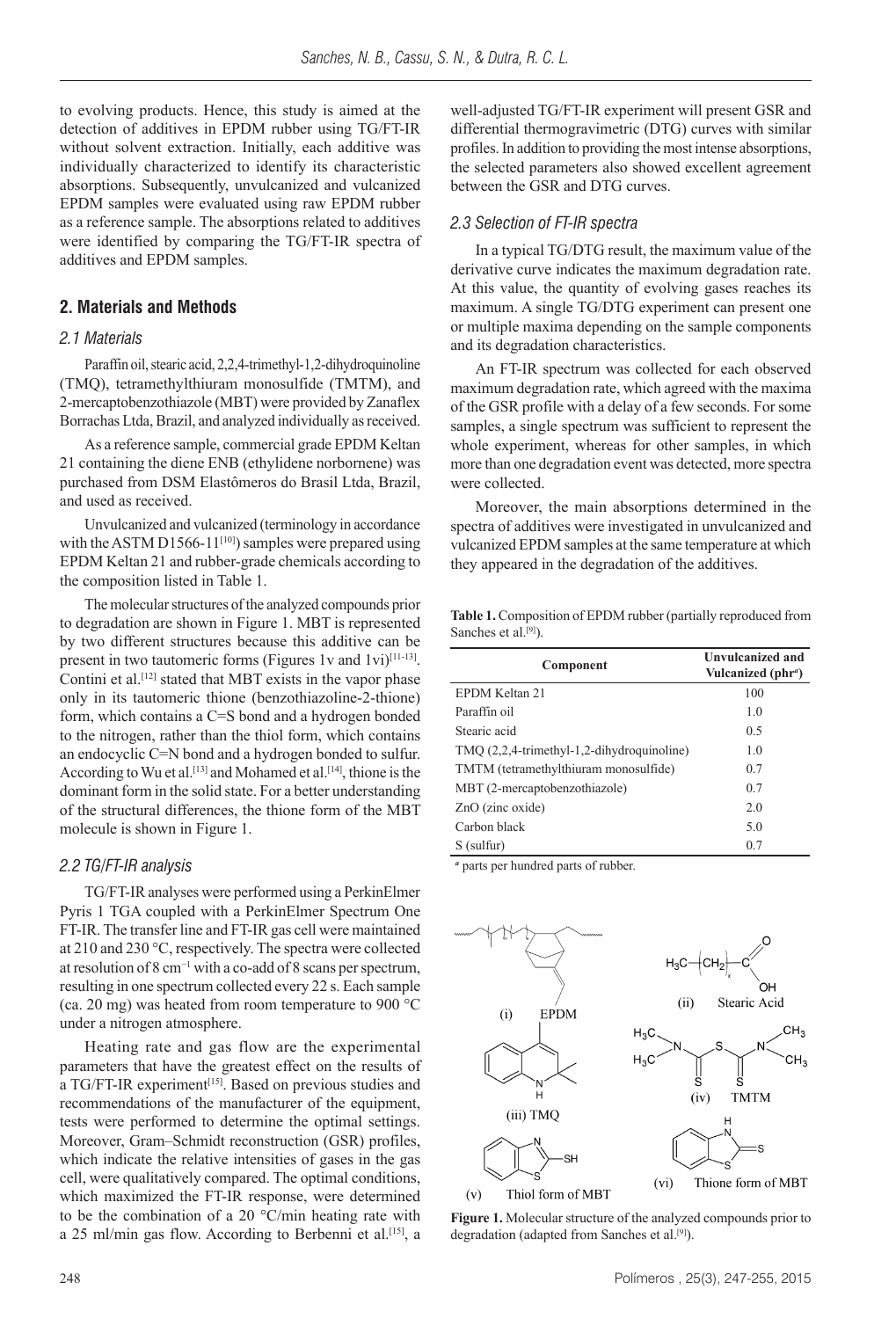In this study, all the FT-IR spectra were obtained from TG/FT-IR experiments, which are referred to as TG/FT-IR spectra.

## **3. Results and Discussion**

## *3.1 Degradation temperatures*

Initially, the additives, raw EPDM, and both unvulcanized and vulcanized EPDM were analyzed separately by TG/FT-IR. A set of TG/DTG curves, GSR curves, and FT-IR spectra was obtained for each sample.

Figure 2 shows the degradation temperatures obtained from the TG/DTG curves. A comparison between the degradation ranges of EPDM and its additives is useful because it indicates the temperature at which the characteristic absorptions of the additives should be searched for in the unvulcanized and vulcanized EPDM TG/FT-IR experiments.

Figure 2 shows that only TMTM presents a narrow degradation temperature region of 180-310 °C, whereas the other additives show wide degradation regions. Raw EPDM degradation starts at approximately 250 °C; therefore, at lower temperatures, additive absorptions should be observed in unvulcanized and vulcanized EPDM without interference from characteristic EPDM bands. At higher temperatures, most additive absorptions should simultaneously be observed with the polymer bands.

The comparison between raw, unvulcanized and vulcanized EPDM confirm their peculiarities. Raw EPDM presents a more narrow temperature degradation range, as expected for a neat polymer. Unvulcanized and vulcanized EPDM degradation is broader because of the additive content. The comparison between unvulcanized and vulcanized EPDM shows that unvulcanized EPDM degradation begins at a lower temperature, although both contain the same formulation. Vulcanized EPDM was heated

to approximately 150-180 °C in the crosslinking process; therefore, to some extent, it loses a certain quantity of low molecular weight additives.

## *3.2 TG/FT-IR analysis of additives*

IR spectra of gaseous products can be very complex because they present a large number of absorptions. In this study, for peak assignment, the presence or absence of characteristic functional groups in the TG/FT-IR spectra was used. Figure 3 shows the FT-IR spectra of additives obtained from the TG/FT-IR technique.

The main bands observed in the TG/FT-IR spectrum of paraffin oil (Figure 3a) are 3085, 3016, 2933, 2868, 1462, 1380, 949, and 911 cm<sup>-1</sup>. The peaks at 3085 and 3016 cm<sup>-1</sup> are assigned to the C-H group and/or C-H aromatic group, whereas those at 2933, 2868 and 1380 cm<sup>-1</sup> are assigned to the CH<sub>3</sub> group. The band at 1462 cm<sup>-1</sup> is assigned to C-H group. Although aromatic groups are not expected in the TG/FT-IR spectrum of paraffin oil, its presence can be explained by the fact that rubber-grade paraffin oils may contain 26%-40% of naphthenic oil and 2%-7% of aromatic oil<sup>[16]</sup>.

The TG/FT-IR spectrum of stearic acid is shown in Figure 3b. The band at  $3576$  cm<sup>-1</sup> is assigned to the OH group. The peaks at 2933 and 2864 cm−1 are assigned to the CH<sub>2</sub> groups. The absorption at 1776 cm<sup>-1</sup> is assigned to the  $\tilde{C}$ =O group. The bands at 1462 and 1126 cm<sup>-1</sup> are assigned to the CH<sub>2</sub> group, whereas the band at 1372 cm<sup>-1</sup> is assigned to the CH<sub>3</sub> group<sup>[17,18]</sup>.

The TG/FT-IR spectra corresponding to TMQ degradation at 362 and 473 °C are shown in Figures 3c and 3d, respectively. The spectrum at 362 °C showed a band at 3015 cm<sup>-1</sup>, which is assigned to the C-H or H-C=C group. The bands around 2968–2877 and 1059-1005 cm<sup>-1</sup> are assigned to the CH<sub>3</sub> group. The peaks at 1603 and 744 cm−1 are assigned to the



**Figure 2.** Degradation temperature of components from TG/FT-IR experiments.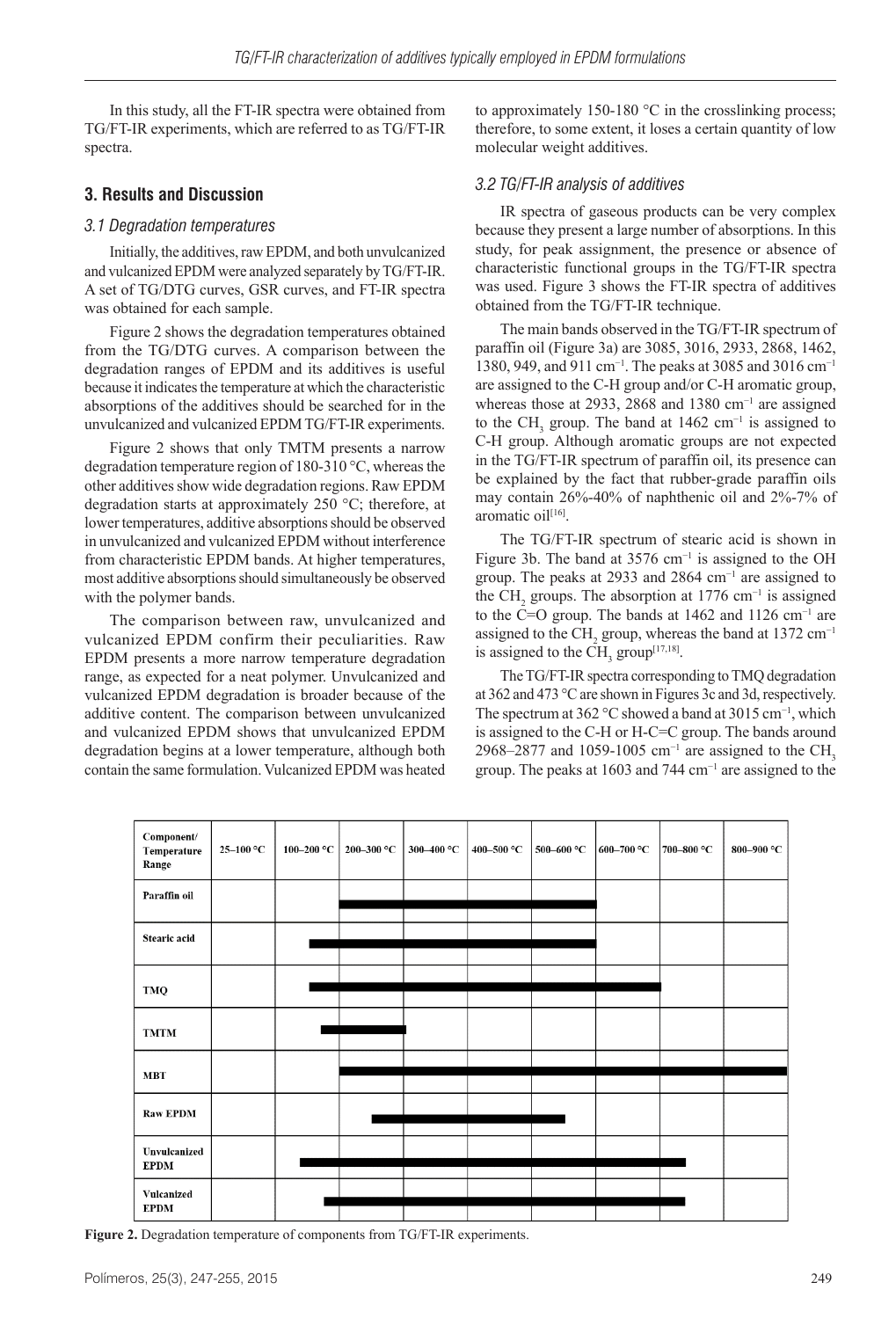

**Figure 3.** TG/FT-IR spectra of (a) paraffin oil at 450 °C; (b) stearic acid at 324 °C; (c) TMQ at 362 °C; and (d) TMQ at 473 °C.

C-C aromatic and C-H groups, respectively. The absorption at 1304 cm<sup>-1</sup> is assigned to the N-H<sup>[19]</sup> and/or C-N<sup>[20]</sup> groups, whereas the bands at 1263 and 1162 cm<sup>-1</sup> are assigned to the C-N aromatic group.

The spectrum at 473 °C showed the same bands as the one at 362 °C; however, other absorptions were detected, which are described as follows. The bands at 1497, 1380, and 835-812 cm<sup>-1</sup> are assigned to the C-C aromatic and/or CHN,  $CH<sub>3</sub>$ , and C-H groups of the benzene ring, respectively<sup>[20]</sup>. These bands were possibly not detected at 362 °C because of the low amount of evolved gas at this temperature.

Figure 4a shows the TG/FT-IR spectrum of TMTM at 294 °C. The bands at 2941-2812 cm<sup>-1</sup> are assigned to the  $CH<sub>3</sub>$  group. The bands at 2072 and 2048 cm<sup>-1</sup> probably can be assigned to the N=C=S (isothiocyanate) group<sup>[21-24]</sup>.

The spectra of  $CS_2$  in the gaseous state obtained from the reference databases<sup>[25,26]</sup>, show absorptions at approximately 2320, 2179, and 1530 cm<sup>-1</sup>, which are in excellent agreement with the bands observed at 2336-2316, 2193-2179, and 1539-1524 cm−1. Moreover, similar to other studies, a band located between 1523 and 1541 cm−1 can be attributed to the  $CS_2$  group<sup>[27,28]</sup>.

Therefore, considering the chemical structure of TMTM and the references in the literature, doublets can be attributed to the presence of the C=S and/or  $\text{CS}_2$  group in the TMTM degradation products.

The TG/FT-IR spectra corresponding to MBT degradation at 361 and 784 °C are shown in Figures 4b and 4c, respectively. The spectrum at 361 °C has a band at 3748 cm<sup>-1</sup>, which can be assigned to the N-H group. The peaks at 3076 and 755 cm−1 are assigned to the aromatic C-H group. The band at 2895 cm<sup>-1</sup> is assigned to the  $CH_2$  group. The doublet at 2071-2046 cm−1 and the peak at 656 cm−1 are assigned to the N=C=S group<sup>[20]</sup>. These absorptions are in excellent agreement with the benzothiazole spectrum in the literature<sup>[25]</sup>. Doublets at 2193-2179 (very subtle) and 1539-1525 cm−1 are assigned to the C=S and/or  $CS_2$  group, which is analogous to the TMTM assignment. These assignments confirm the presence of the thione form in the vapor phase, as indicated by Contini et al.<sup>[12]</sup>.

After 450 °C, the intensity of the bands observed in the 361 °C spectrum starts decreasing with the emergence of a doublet at 1376-1343 cm−1, indicating the structural transformation of the molecule. The spectrum at 784 °C shows this doublet; however, it is inconclusive for determining the evolved products during MBT thermal degradation.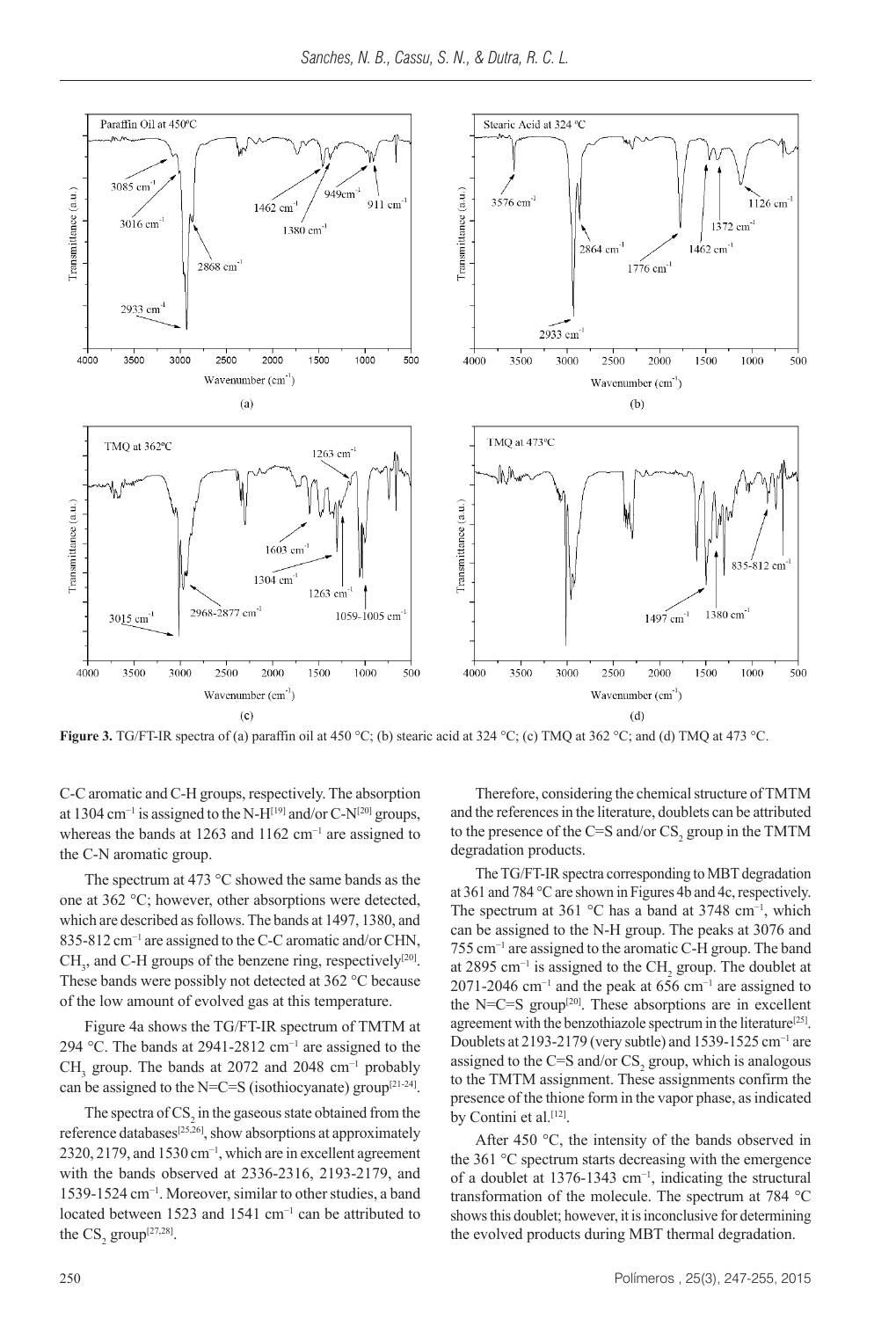

**Figure 4.** TG/FT-IR of (a) TMTM at 294 °C; (b) MBT at 361 °C; and (c) MBT at 784 °C.

According to Brooks et al.<sup>[29]</sup>, pyrolysis of pure benzene leads to ring opening at 763 °C, leading to the generation of methane as one of the degradation products. The spectrum of methane from the literature<sup>[25]</sup> shows absorptions in the region of 1376-1343 cm−1, indicating that they could be related to the  $CH<sub>3</sub>$  group. Nevertheless, recent studies have assigned these peaks to the C-C group of the benzene ring<sup>[30,31]</sup>, or to the ring vibrations of the heterocyclic MBT ring<sup>[21]</sup>.

#### *3.3 TG/FT-IR analysis of EPDM*

TG/FT-IR results of raw, unvulcanized, and vulcanized EPDM can complement each other. In this study, raw rubber was analyzed as a reference sample, and its FT-IR spectrum was compared with the spectra of unvulcanized and vulcanized EPDM to differentiate the polymer absorptions. Unvulcanized rubber was analyzed by TG/FT-IR to obtain the spectrum before vulcanization, which is when additives are chemically preserved.

The TG/FT-IR spectra of the evolved products of raw, unvulcanized, and vulcanized EPDM are shown in Figure 5. Figure 5a shows the TG/FT-IR spectrum of raw EPDM. The peak at 3086 cm<sup>-1</sup> is assigned to the olefinic and/or aromatic C-H. The peaks at 988 and 911 cm−1 are assigned to the vinylic C=C. The band around 949 cm−1 is assigned

to the trans C=C. The bands observed at 889 cm−1 and at 1385 cm<sup>-1</sup> are assigned to the RR′CCH<sub>2</sub> and CH<sub>3</sub> groups, respectively<sup>[20]</sup>. The absorptions detected in the raw EPDM FT-IR spectrum can help evaluate additive-related absorptions in the formulated EPDM.

TG/FT-IR spectra of unvulcanized and vulcanized EPDM (Figures 5b and 5c) are very similar at 272 and 280 °C, respectively. These spectra show very weak doublets around 2192-2179 and 2071-2047 cm<sup>-1</sup>. A more intense doublet is detected in the region of 1540-1525 cm−1. These peaks are absent in the spectrum of raw EPDM (Figure 5a); thus, they are related to the additives. Only TMTM and MBT TG/FT-IR spectra show similar bands; thus, it can be assumed that these absorptions are related to them.

Figures 5d and 5e show the TG/FT-IR spectra of unvulcanized and vulcanized EPDM at 509 and 517 °C, respectively. At these temperatures, unvulcanized and vulcanized EPDM degradation products show only polymerrelated absorptions, which are in excellent agreement with the raw EPDM TG/FT-IR spectrum (Figure 5a).

TG/FT-IR results of raw EPDM, as well as the results for unvulcanized and vulcanized EPDM at 509 and 517 °C, respectively, exclusively show the EPDM polymer. Their assignments are in accordance with a published study<sup>[32]</sup>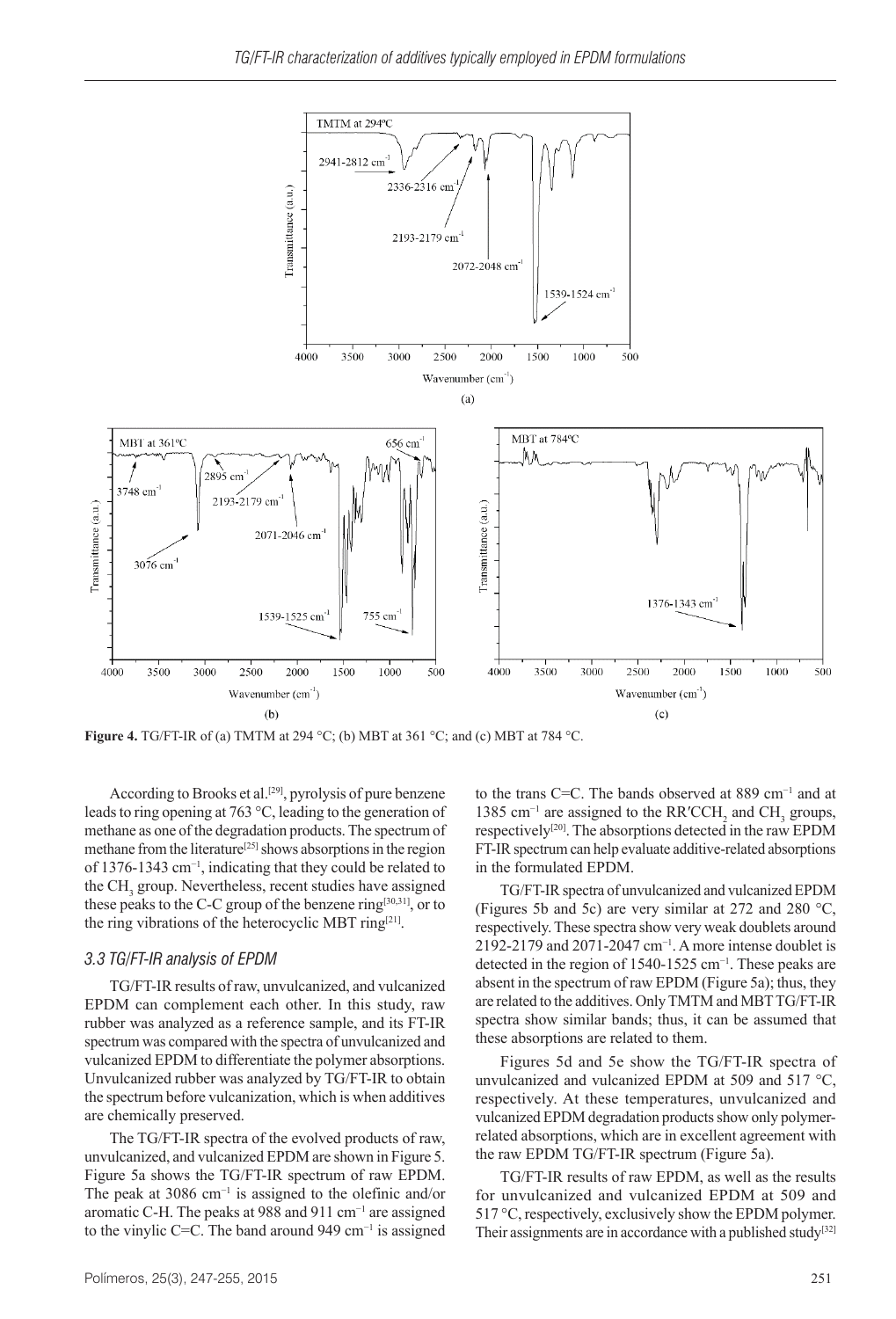

**Figure 5.** TG/FT-IR of (a) raw EPDM at 494 °C; (b) unvulcanized EPDM at 272 °C; (c) vulcanized EPDM at 280 °C; (d) unvulcanized EPDM at 509 °C; and (e) vulcanized.

that evaluated EPDM rubber by coupling pyrolysis–gas chromatography and mass spectrometry (PY-GC/MS). Its results indicate a mix of alkanes and alkenes among the major products of EPDM thermal degradation.

Moreover, the main absorptions of paraffin oil, stearic acid, and TMQ were investigated in EPDM TG/FT-IR spectra at the temperature range, in which the additive degradation was observed. The TG/FT-IR spectra of unvulcanized and vulcanized EPDM show no peaks that could be related to these additives.

In a previous study<sup>[9]</sup>, a band at  $771/772$  cm<sup>-1</sup> from paraffin oil, stearic acid, and TMQ pyrolysis was detected in the PY-G/FT-IR spectra of unvulcanized and vulcanized EPDM. In the TG/FT-IR experiments, the absence can be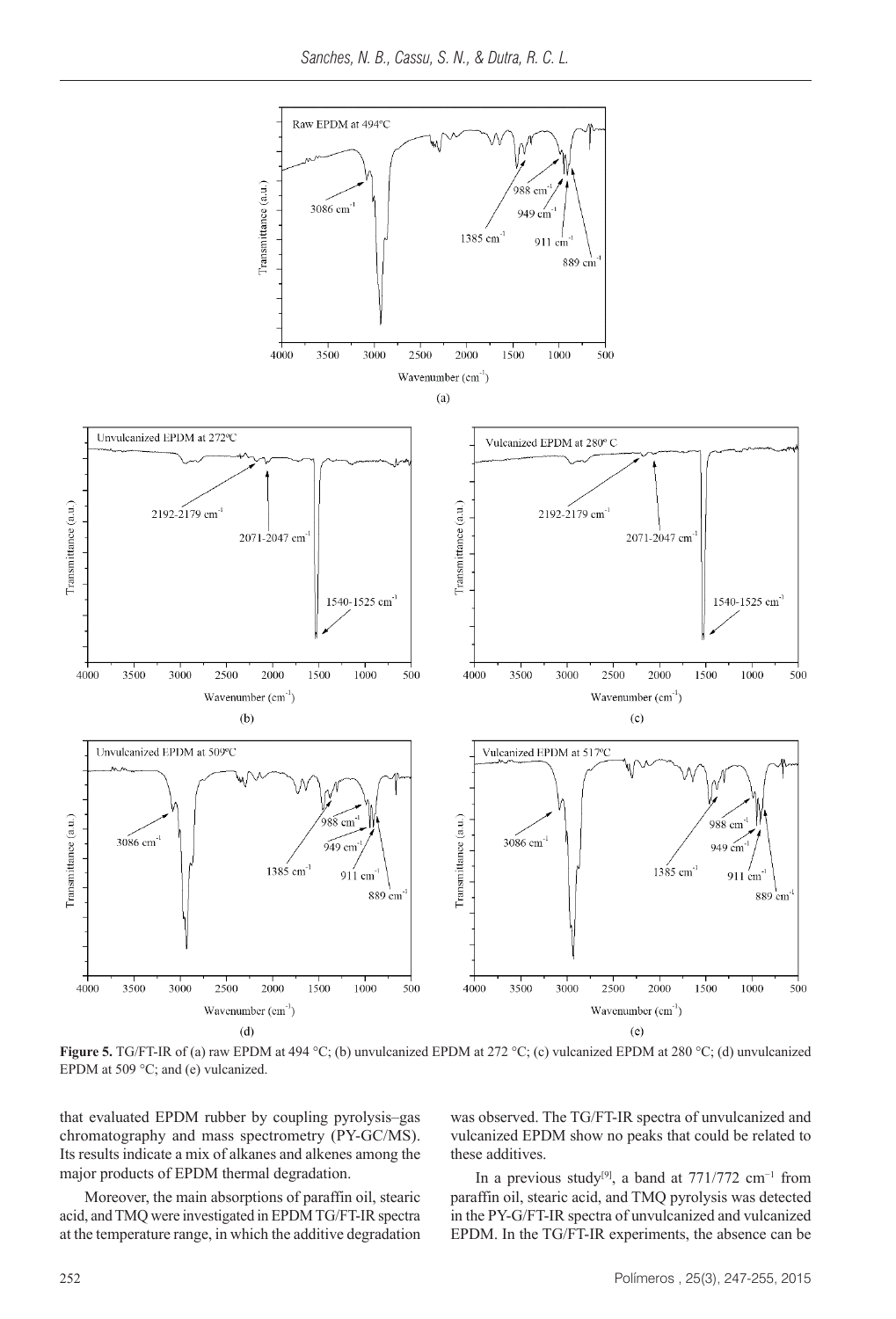explained by features of the technique. In this study, the evolved gases are carried to FT-IR by the flow gas, which dilutes the degradation products; moreover, the amount of sample is significantly less than the one analyzed with the PY-G/FT-IR technique.

Table 2 summarizes the functional groups assigned to the additives and EPDM by TG/FT-IR experiments, and relates them to the temperature at which spectra were collected. It can be seen that unvulcanized and vulcanized EPDM spectra were collected at a higher temperature than the raw EPDM spectrum. As the temperatures are related to the maximum degradation rate of the polymer, the differences are possibly due to the additives (unvulcanized and vulcanized EPDM) and the crosslinking effect (vulcanized EPDM only).

Some differences in absorption intensities are expected between the TG/FT-IR spectra of unvulcanized and vulcanized EPDM. Vulcanized gaseous output is expected to be lower in quantity with less intense absorptions because the crosslinking process involves temperatures around 150 °C, which can alter the additives and cause chemical reactions. Although this study involves only qualitative analysis, this quantitative aspect could prevent detection of additives. For example, sulfur compounds could be partially or totally consumed in the reticulation reaction; consequently, their bands might lose intensity or even disappear from the

| Component                                  | Temperature                     | Wavenumber $(cm-1)$                   | <b>Functional Groups assigned by TG/FT-IR</b>                      |
|--------------------------------------------|---------------------------------|---------------------------------------|--------------------------------------------------------------------|
| Paraffin Oil                               | 450 °C                          | 2933, 2968 and 1380                   | CH <sub>2</sub>                                                    |
|                                            |                                 | 3085 and 3016                         | CH and/or C-H aromatic                                             |
|                                            |                                 | 1462                                  | <b>CH</b>                                                          |
| Stearic Acid                               | 324 °C                          | 3576                                  | OH                                                                 |
|                                            |                                 | 2933 and 2864                         | CH <sub>2</sub>                                                    |
|                                            |                                 | 1776                                  | $C=O$                                                              |
|                                            |                                 | 1462 and 1126                         | CH <sub>2</sub>                                                    |
|                                            |                                 | 1372                                  | CH,                                                                |
| <b>TMQ</b>                                 | 362 °C                          | 3015                                  | C-H or H-C=C                                                       |
|                                            |                                 | 2968-2877 and 1059-1005               | CH <sub>3</sub>                                                    |
|                                            |                                 | 1063                                  | C-C aromatic                                                       |
|                                            |                                 | 744                                   | C-H                                                                |
|                                            |                                 | 1304                                  | N-H and/or C-N                                                     |
|                                            |                                 | 1263 and 1162                         | C-N aromatic                                                       |
|                                            | 473 °C                          | 3015                                  | C-H or H-C=C                                                       |
|                                            |                                 | 2968-2877 and 1059-1005               | CH <sub>3</sub>                                                    |
|                                            |                                 | 1063                                  | C-C aromatic                                                       |
|                                            |                                 | 744                                   | $C-H$                                                              |
|                                            |                                 | 1304                                  | N-H and/or C-N                                                     |
|                                            |                                 | 1263 and 1162                         | C-N aromatic                                                       |
|                                            |                                 | 1380                                  | CH <sub>3</sub>                                                    |
|                                            |                                 | 835-812                               | C-H of benzene ring                                                |
| <b>TMTM</b>                                | 294 °C                          | 2336-2316, 2193-2179<br>and 1539-1524 | $CS$ , and/or $C = S$                                              |
|                                            |                                 | 2941-2812                             | CH <sub>3</sub>                                                    |
|                                            |                                 | 2072 and 2048                         | $N=C=S$                                                            |
| <b>MBT</b>                                 | 361 °C                          | 3748                                  | N-H                                                                |
|                                            |                                 | 3076 and 755                          | $C-H$                                                              |
|                                            |                                 | 2895                                  | CH <sub>2</sub>                                                    |
|                                            |                                 | 2071-2046 and 656                     | $N=C=S$                                                            |
|                                            |                                 | 2193-2179 and 1539-1525               | $CS$ , and/or $C = S$                                              |
|                                            | 784 °C                          | 1376-1343                             | CH, or C-C aromatic or ring vibrations of the<br>heterocyclic ring |
| Raw EPDM                                   | 494 °C                          | 988 and 911                           | $C=C$ vinyl                                                        |
|                                            |                                 | 949                                   | $C=C$ trans                                                        |
|                                            |                                 | 889                                   | RR'CCH,                                                            |
|                                            |                                 | 1385                                  | CH,                                                                |
|                                            |                                 | 3086                                  | C-H olefinic and/or aromatic                                       |
| Unvulcanized and vulcanized<br><b>EPDM</b> | 272 and 280 °C,<br>respectively | 2192-2179,                            | $CS$ , and/or $C = S$                                              |
|                                            |                                 | 2071-2047 and                         |                                                                    |
|                                            |                                 | 1540-1525                             |                                                                    |
|                                            | 509 and 517 °C,<br>respectively | Same wavenumbers as<br>raw EPDM       | Same absorptions as raw EPDM                                       |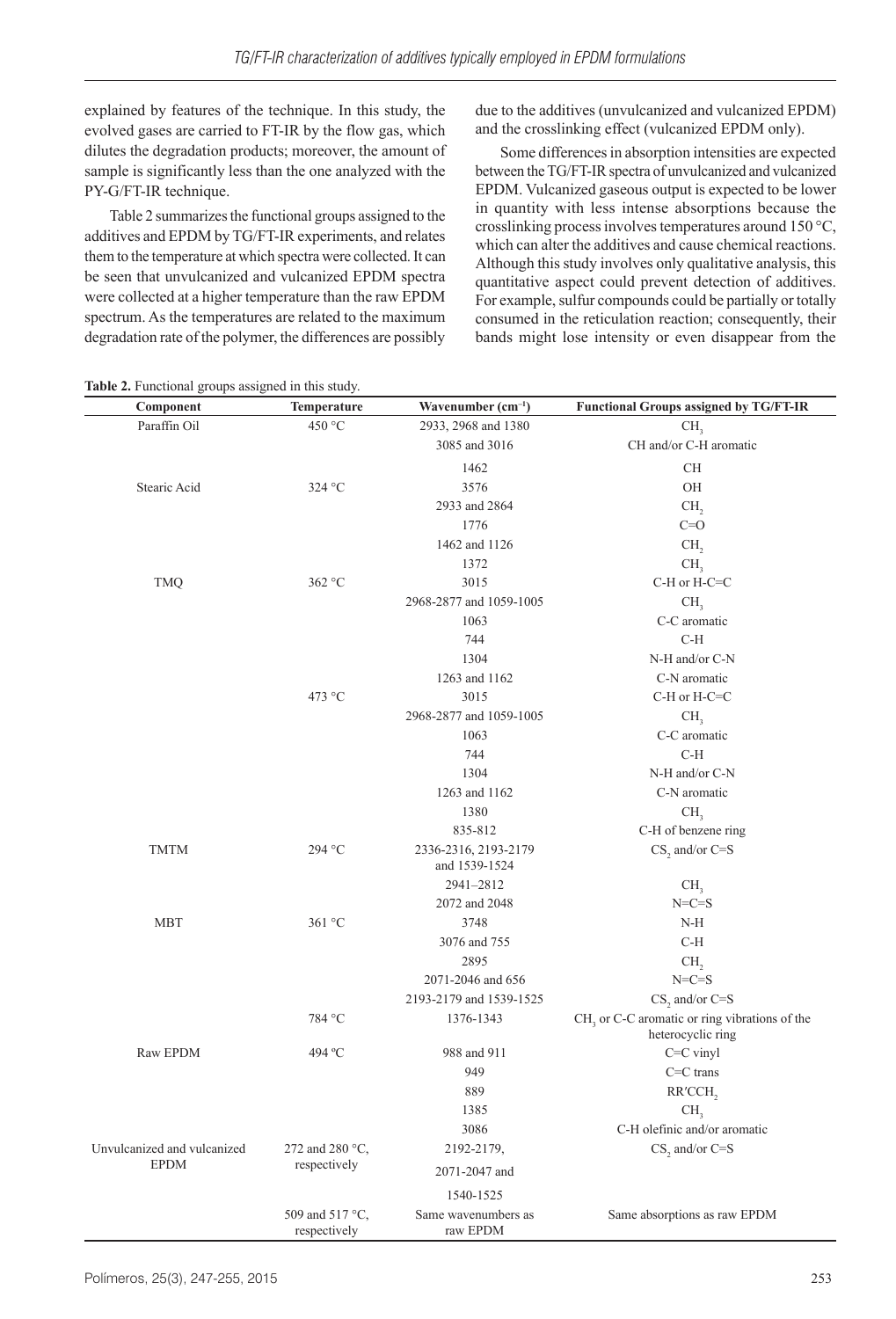FT-IR spectra of vulcanized rubber. Nevertheless, in this study, the unvulcanized and vulcanized EPDM TG/FT-IR spectra are very similar.

Intriguingly, the TG/FT-IR technique was able to detect only the sulfur-containing additives TMTM and MBT in unvulcanized and vulcanized EPDM. Both additives demonstrated similar characteristic absorptions related to sulfur compounds in the regions of 2192-2179, 2071-2047, and 1540-1524 cm−1. These results confirm that absorptions related to the sulfur compounds show stronger intensities in the gaseous state than in the solid and liquid state<sup>[9]</sup>. TG/FT-IR was capable of detecting sulfur compounds in concentrations as low as 1.4 phr (1.26%), considering the sum of TMTM and MBT content in the compounds. This confirms the potential of this method to investigate these types of materials, even with a considerably smaller sample than that used in the  $PY-G/FT-IR$  technique<sup>[9]</sup>.

In our former study $^{[9]}$ , the PY-G/FT-IR technique was unable to differentiate TMTM and MBT from each other; however, TG/FT-IR could easily distinguish between them. This demonstrates the superiority of TG/FT-IR for analyzing sulfur additives. In fact, PY-G/FT-IR and TG/FT-IR can complement each other because the former has the advantage of providing a very concentrated evolved gas, which can be helpful in analyzing additives whose products present weak absorptions or are present in low concentrations in the rubber compound. On the other hand, TG/FT-IR has the disadvantage of yielding gases diluted with the flow gas, but is able to provide spectra at different temperatures and thus differentiate the components of complex degradation samples.

## **4. Conclusion**

TG/FT-IR characterization of additives frequently used in EPDM rubber was performed. This technique was capable of distinguishing all the additives from each other without exception. By analyzing the degradation of these additives at different temperatures, TG/FT-IR demonstrated very distinct spectra. Furthermore, TMTM and MBT accelerators showed some similar characteristic absorptions, which are related to sulfur compounds. The presence of these specific absorptions enables the differentiation of additives with and without sulfur, by TG/FT-IR.

This technique was able to detect absorptions of sulfur additives in EPDM rubber at concentrations as low as 1.4 phr (1.26%), even in vulcanized EPDM. These specific absorptions were detected at temperatures lower than the temperatures at which the polymer bands were observed, in accordance to TMTM and MBT degradation characteristics. Moreover, the identification of functional groups of these additives was possible without their prior extraction using solvents in both unvulcanized and vulcanized EPDM.

Therefore, the TG/FT-IR technique can be employed for the analysis of separate additives, neat rubber (raw), and unvulcanized and vulcanized compounds. It demonstrated temperature selectivity, enabling the investigation of specific temperatures at which the additives degrade. Although the technique was unable to detect paraffin oil, stearic acid, and TMQ additives in unvulcanized and vulcanized EPDM, the sulfur-related characteristic absorptions of TMTM and MBT were identified.

## **5. References**

- 1. Bart, J. C. J. (2005). *Additives in polymers: industrial analysis and applications.* Chichester: John Wiley & Sons.
- 2. Crompton, R. (2007). *Determination of additives in polymers and rubbers.* United Kingdom: Rapra Technology.
- 3. Buchberger, W., & Stiftinger, M. (2012). Analysis of polymer additives and impurities by liquid chromatography/mass spectrometry and capillary electrophoresis/mass spectrometry. *Advances in Polymer Science*, *248*, 39-67. [http://dx.doi.](http://dx.doi.org/10.1007/12_2011_147) [org/10.1007/12\\_2011\\_147](http://dx.doi.org/10.1007/12_2011_147).
- 4. Cervantes-Uc, J. M., Cauich-Rodríguez, J. V., Vazquez-Torres, H., & Licea-Claveríe, A. (2006). TGA/FTIR study on thermal degradation of polymethacrylates containing carboxylic groups. *Polymer Degradation & Stability*, *91*(12), 3312-3321. [http://](http://dx.doi.org/10.1016/j.polymdegradstab.2006.06.005) [dx.doi.org/10.1016/j.polymdegradstab.2006.06.005](http://dx.doi.org/10.1016/j.polymdegradstab.2006.06.005).
- 5. Choi, S., & Kim, Y. (2011). Formation of C7-species pyrolysis products from ethylene-propylene heterosequences of poly(ethylene-co-propylene). *Analytical and Applied Pyrolysis*, *92*(2), 384-391.<http://dx.doi.org/10.1016/j.jaap.2011.07.014>.
- 6. Jiang, Y., Zhang, X., He, J., Yu, L., & Yang, R. (2011). Effect of Polyphenylsilsesquioxane on the ablative and flame-retardation properties of Ethylene Propylene Diene Monomer (EPDM) composite. *Polymer Degradation & Stability*, *96*(5), 949-954. [http://dx.doi.org/10.1016/j.polymdegradstab.2011.01.034.](http://dx.doi.org/10.1016/j.polymdegradstab.2011.01.034)
- 7. Çavdar, S., Özdemir, T., & Usanmaz, A. (2010). Comparative study on mechanical, thermal, viscoelastic and rheological properties of vulcanised EPDM rubber. *Plastics. Rubber and Composites*, *39*(6), 277-282. [http://dx.doi.org/10.1179/1743](http://dx.doi.org/10.1179/174328910X12647080902970) [28910X12647080902970](http://dx.doi.org/10.1179/174328910X12647080902970).
- Özdemir, T. (2008). Gamma irradiation degradation/modification of 5-ethylidene 2-norbornene (ENB)-based ethylene propylene diene rubber (EPDM) depending on ENB content of EPDM and type/content of peroxides used in vulcanization. *Radiation Physics and Chemistry*, *77*(6), 787-793. [http://dx.doi.org/10.1016/j.](http://dx.doi.org/10.1016/j.radphyschem.2007.12.010) [radphyschem.2007.12.010](http://dx.doi.org/10.1016/j.radphyschem.2007.12.010).
- 9. Sanches, N. B., Cassu, S. N., Diniz, M. F., & Dutra, R. C. L. (2014). Characterization of additives typically employed in EPDM formulations by using FT-IR of gaseous pyrolyzates. *Polímeros: Ciência e Tecnologia*, *24*(3), 269-275. [http://dx.doi.](http://dx.doi.org/10.4322/polimeros.2014.066) [org/10.4322/polimeros.2014.066](http://dx.doi.org/10.4322/polimeros.2014.066).
- 10. American Society for Testing and Materials (2011). *ASTM D1566-11: Standard Terminology Relating to Rubber*. West Conshohocken: ASTM.
- 11. Nieuwenhuizen, P. J., Reedijk, J., Van Duin, M., & McGill, W. J. (1997). Thiuram-and dithiocarbamate-accelerated sulfur vulcanization from the chemist's perspective; methods, materials and mechanisms reviewed. *Rubber Chemistry and Technology*, *70*(3), 368-429. http://dx.doi.org/10.5254/1.3538436.
- 12. Contini, G., Di Castro, V., Stranges, S., Richter, R., & Alagia, M. (2002). Gas-phase photoemission study of 2-Mercaptobenzothiazole. *The Journal of Physical Chemistry A*, *106*(12), 2833-2837.<http://dx.doi.org/10.1021/jp013423b>.
- 13. Wu, F.-L., Hussein, W. M., Ross, B. P., & McGeary, R. P. (2012). 2-Mercaptobenzothiazole and its Derivatives: Syntheses, Reactions and Applications. *Current Organic Chemistry*, *16*(13), 1555-1580.<http://dx.doi.org/10.2174/138527212800840964>.
- 14. Mohamed, T. A., Mustafa, A. M., Zoghaib, W. M., Afifi, M. S., Farag, R. S., & Badr, Y. (2008). Reinvestigation of benzothiazoline-2-thione and 2-mercaptobenzothiazole tautomers: conformational stability, barriers to internal rotation and DFT calculations. *Journal of Molecular Structure: THEOCHEM*, *868*(1-3), 27-36. [http://dx.doi.org/10.1016/j.](http://dx.doi.org/10.1016/j.theochem.2008.07.037) [theochem.2008.07.037.](http://dx.doi.org/10.1016/j.theochem.2008.07.037)
- 15. Berbenni, V., Marini, A., Bruni, G., & Zerlia, T. (1995). TG/ FT-IR: an analysis of the conditions affecting the combined